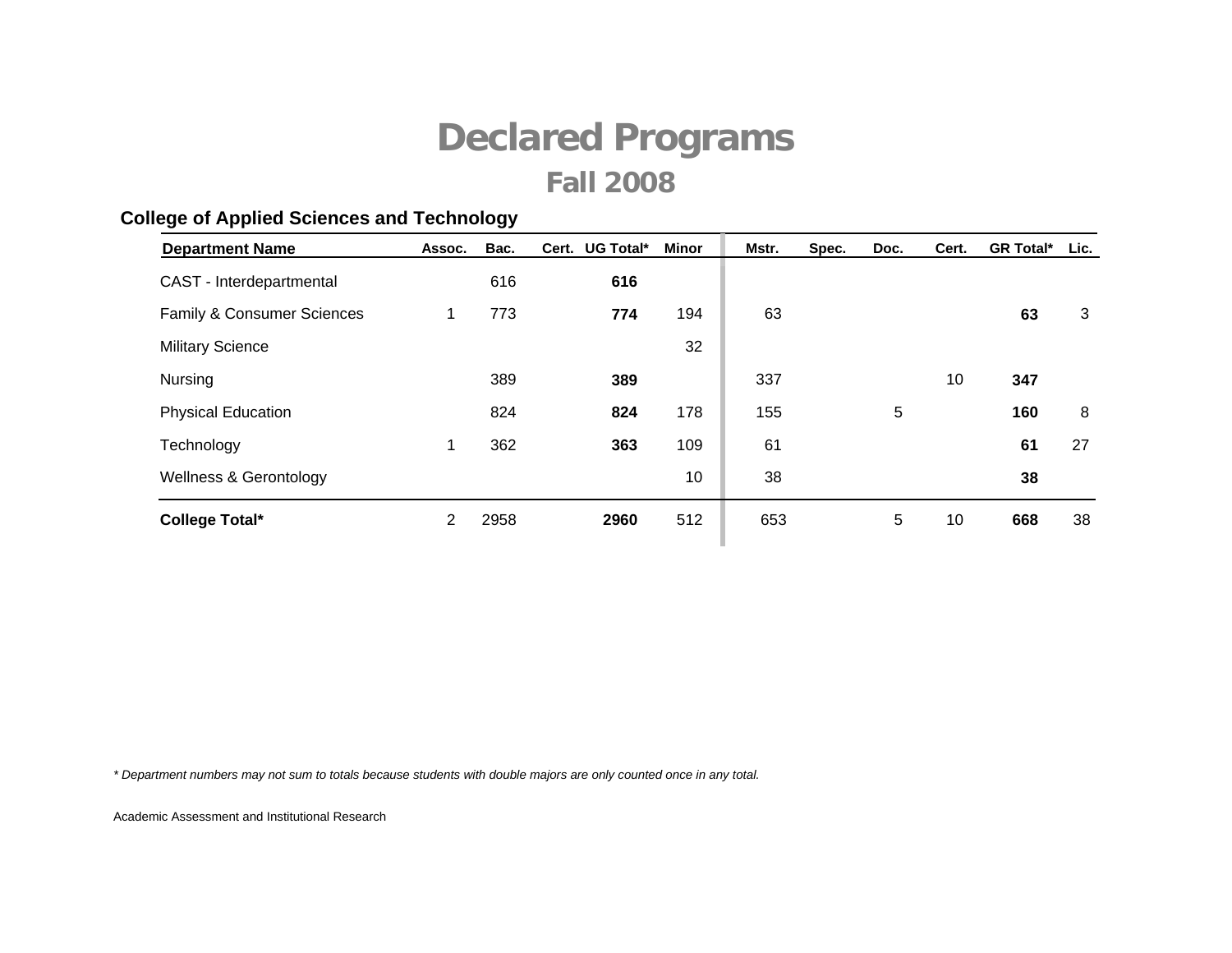### **Department Name Assoc. Bac. UG Total\* Minor Mstr. Spec. Doc. Lic. GR Total\* Cert. Cert.** Architecture 243 **243** 11 103 **103** CAP - Interdepartmental 296 **296 Landscape Architecture 130** 130 130 10 34 34 Urban Planning 54 **54** 11 34 **34 College Total\* 721 721 721 721 169 169**

#### **College of Architecture and Planning**

*\* Department numbers may not sum to totals because students with double majors are only counted once in any total.*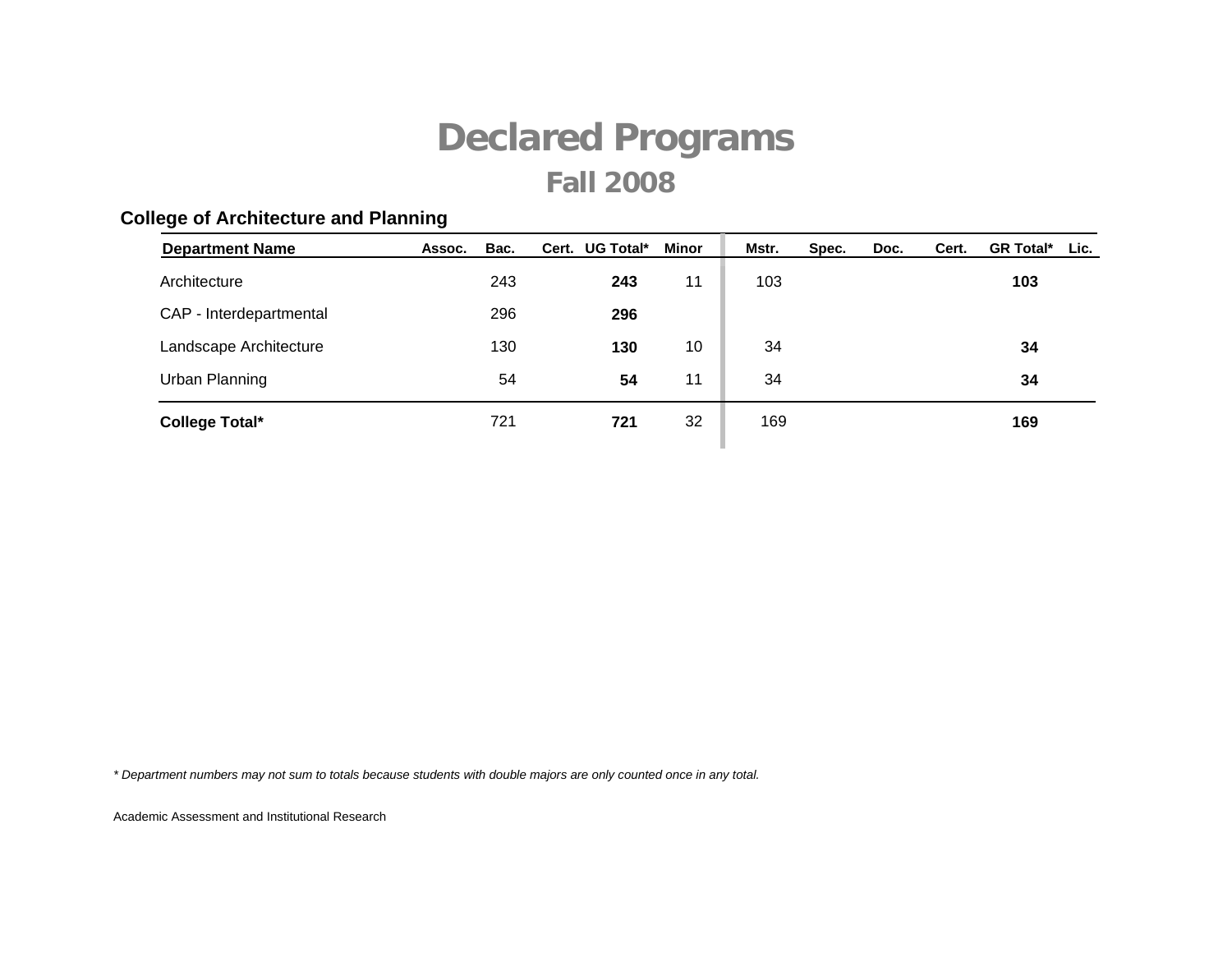### **Department Name Assoc. Bac. UG Total\* Minor Mstr. Spec. Doc. Lic. GR Total\* Cert. Cert.** Accounting 163 **163** 35 **35** COB - Interdepartmental 1501 **1501** 139 172 28 **200** Economics 35 **35** 69 Finance & Insurance 110 **110** 55 Information Systems & Operations M 52 65 **117** 332 9 **9** 11 Marketing & Management 85 189 **274** 317 **College Total\* 137 2004 2141 901 216 28 244 11**

#### **College of Business**

*\* Department numbers may not sum to totals because students with double majors are only counted once in any total.*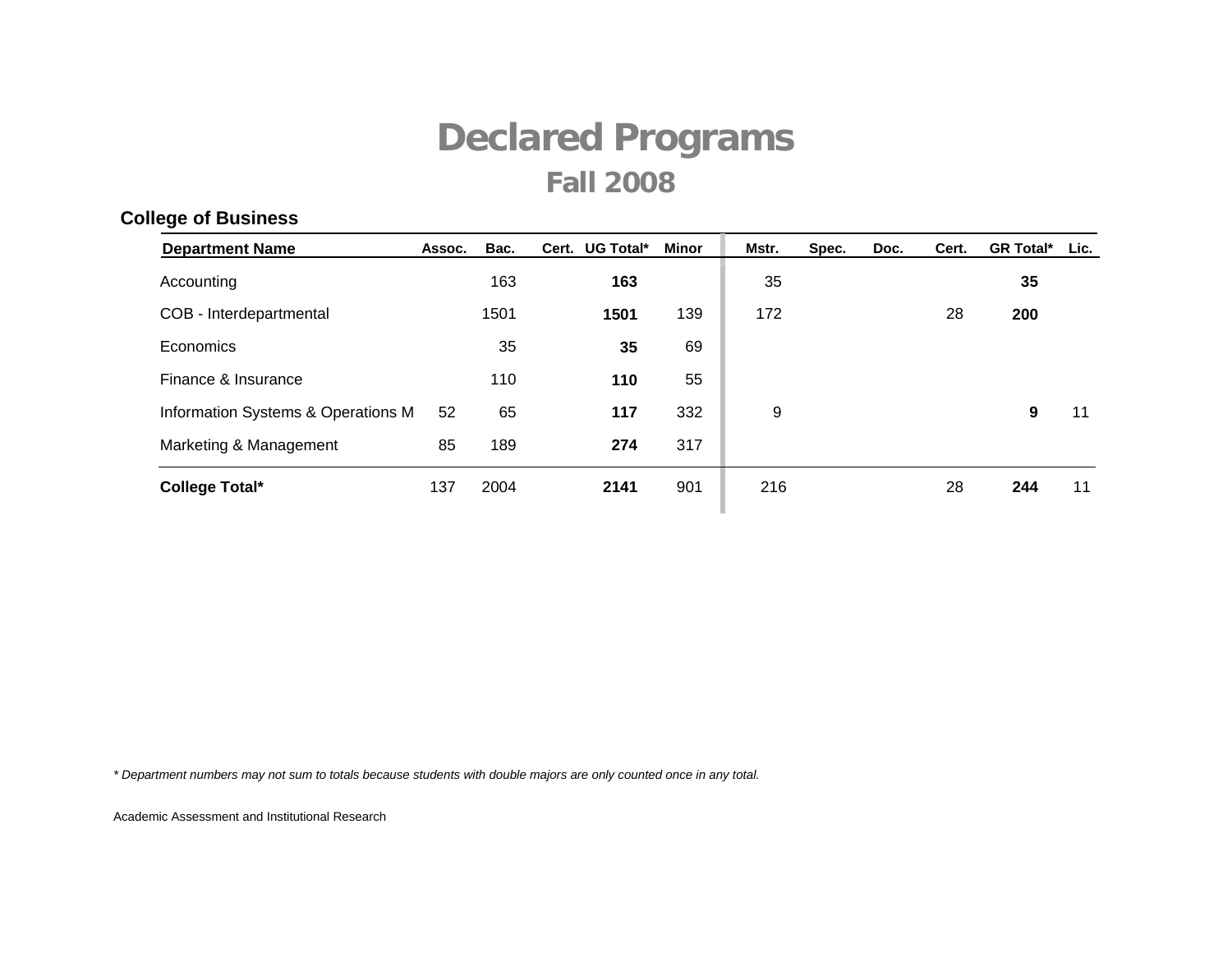### **College of Communication, Information, and Media**

| <b>Department Name</b>       | Assoc. | Bac. | Cert. UG Total* | Minor | Mstr. | Spec. | Doc. | Cert. | <b>GR Total*</b> | Lic. |
|------------------------------|--------|------|-----------------|-------|-------|-------|------|-------|------------------|------|
| CCIM - Interdepartmental     |        |      |                 | 107   |       |       |      |       |                  |      |
| <b>Communication Studies</b> |        | 186  | 186             | 113   | 24    |       |      |       | 24               |      |
| <b>ICS</b>                   |        |      |                 |       | 67    |       |      |       | 67               |      |
| Journalism                   |        | 738  | 738             | 4     | 53    |       |      |       | 53               | 4    |
| Telecommunications           |        | 1001 | 1001            | 97    | 23    |       |      |       | 23               |      |
| <b>College Total*</b>        |        | 1914 | 1914            | 320   | 167   |       |      |       | 167              | 4    |
|                              |        |      |                 |       |       |       |      |       |                  |      |

*\* Department numbers may not sum to totals because students with double majors are only counted once in any total.*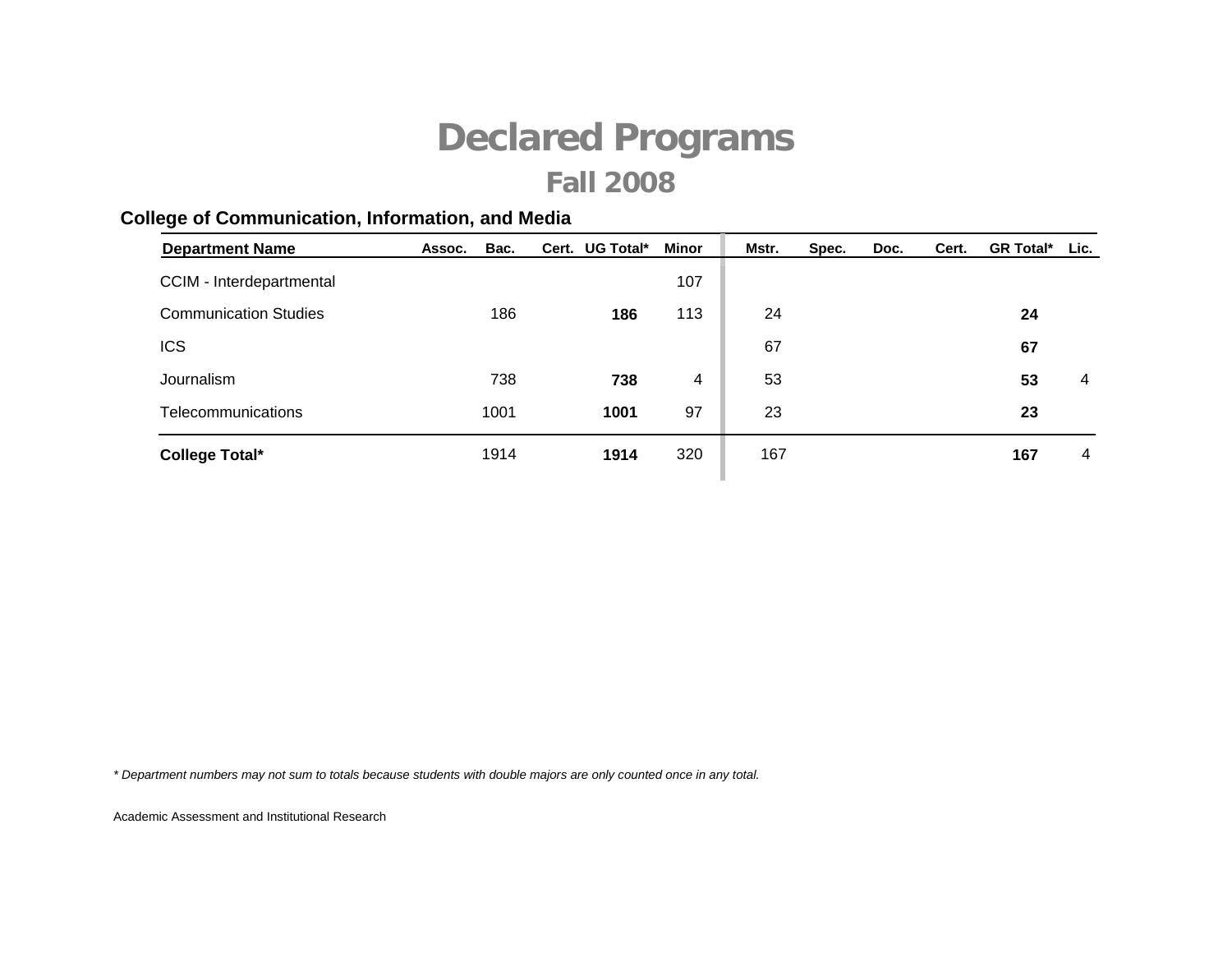### **College of Fine Arts**

| <b>Department Name</b> | Assoc. | Bac. | Cert. UG Total* | Minor | Mstr. | Spec. | Doc. | Cert. | <b>GR Total*</b> | Lic. |
|------------------------|--------|------|-----------------|-------|-------|-------|------|-------|------------------|------|
| Art                    |        | 501  | 501             | 79    | 12    |       |      |       | 12               | 2    |
| Music                  |        | 374  | 374             | 44    | 44    |       | 39   |       | 89               |      |
| Theatre & Dance        |        | 366  | 366             | 151   |       |       |      |       |                  | 3    |
| <b>College Total*</b>  |        | 1239 | 1239            | 271   | 56    |       | 39   |       | 102              | 5    |

*\* Department numbers may not sum to totals because students with double majors are only counted once in any total.*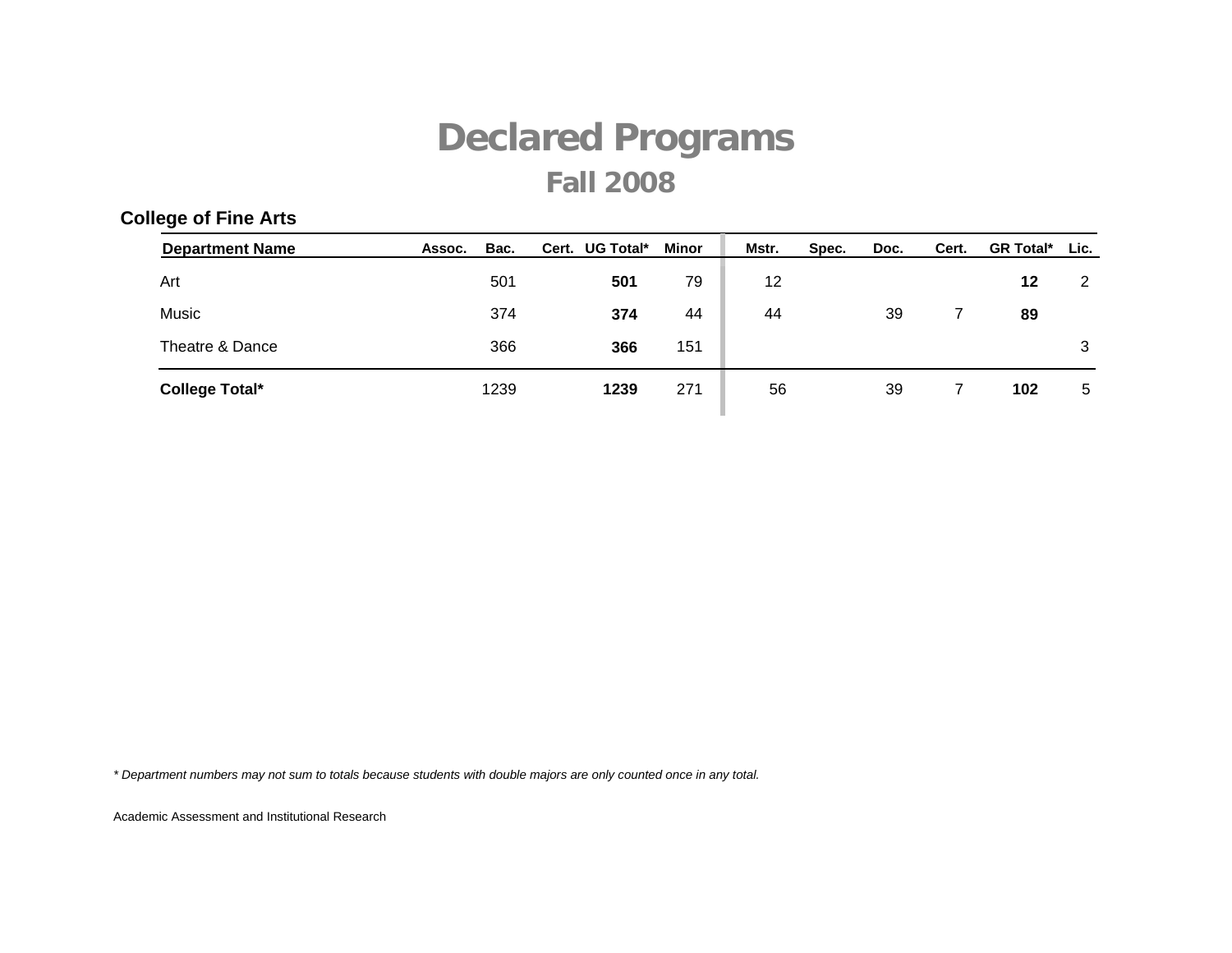#### **College of Sciences and Humanities**

| <b>Department Name</b>            | Assoc.           | Bac. | UG Total*<br>Cert.    | <b>Minor</b> | Mstr.          | Spec. | Doc. | Cert. | <b>GR Total*</b> | Lic.        |
|-----------------------------------|------------------|------|-----------------------|--------------|----------------|-------|------|-------|------------------|-------------|
| Anthropology                      |                  | 104  | 104                   | 147          | 26             |       |      |       | 26               |             |
| Biology                           |                  | 712  | $\mathfrak{S}$<br>713 | 34           | 40             |       |      | 12    | 40               | $\mathbf 1$ |
| Chemistry                         |                  | 136  | 136                   | 66           | 10             |       |      |       | 10               |             |
| <b>Computer Science</b>           |                  | 168  | 168                   | 132          | 25             |       |      |       | 25               |             |
| COSH - Interdepartmental          |                  | 235  | 235                   | 14           | $\mathbf{1}$   |       | 22   |       | 23               | 18          |
| Criminal Justice and Criminology  | $\boldsymbol{9}$ | 435  | 441                   | 122          |                |       |      |       |                  |             |
| English                           |                  | 336  | 336                   | 129          | 41             |       | 38   |       | 77               | 14          |
| Geography                         |                  | 125  | 125                   | 162          | 6              |       |      |       | $6\phantom{1}$   |             |
| Geology                           |                  | 25   | 25                    | 13           | $\overline{7}$ |       |      |       | $\overline{7}$   |             |
| History                           |                  | 168  | 168                   | 427          | 31             |       |      |       | 31               |             |
| <b>Mathematical Sciences</b>      |                  | 238  | 238                   | 83           | 49             |       |      | 1     | 50               | 8           |
| Modern Languages and Classics     |                  | 280  | 280                   | 661          |                |       |      |       |                  | $\sqrt{5}$  |
| Natural Resources and Environment |                  | 69   | 69                    | 24           | 9              |       |      |       | 9                |             |
| Philosophy and Religious Studies  |                  | 74   | 74                    | 76           |                |       |      |       |                  |             |
| Physics and Astronomy             |                  | 50   | 50                    | 40           | 19             |       |      |       | 19               |             |

*\* Department numbers may not sum to totals because students with double majors are only counted once in any total.*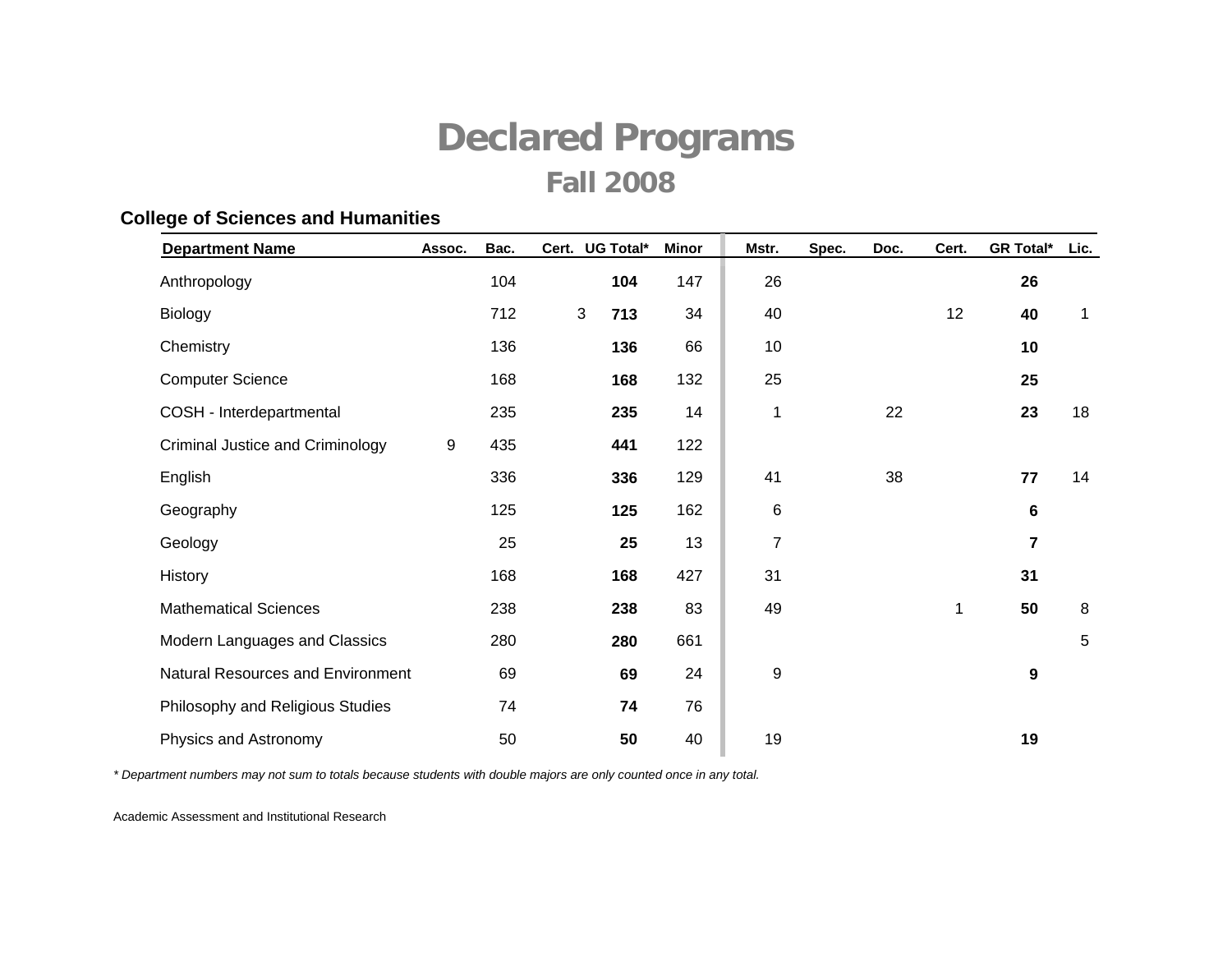| <b>College Total*</b>          | 148 | 4363 | 3 | 4514 | 2295 | 473 | 81 | 13 | 567 | 50 |
|--------------------------------|-----|------|---|------|------|-----|----|----|-----|----|
| <b>Womens Studies</b>          |     | 16   |   | 16   | 26   |     |    |    |     |    |
| Speech Pathology and Audiology |     | 195  |   | 195  | 5    | 92  | 21 |    | 113 | 3  |
| Sociology                      |     | 98   |   | 98   | 272  | 13  |    |    | 13  |    |
| Social Work                    |     | 161  |   | 161  | 54   |     |    |    |     |    |
| <b>Psychological Science</b>   |     | 495  |   | 495  | 229  | 37  |    |    | 37  |    |
| <b>Political Science</b>       | 1   | 265  |   | 266  | 259  | 47  |    |    | 47  |    |
| Physiology and Health Science  | 138 | 269  |   | 398  | 17   | 25  |    |    | 25  | 4  |

*\* Department numbers may not sum to totals because students with double majors are only counted once in any total.*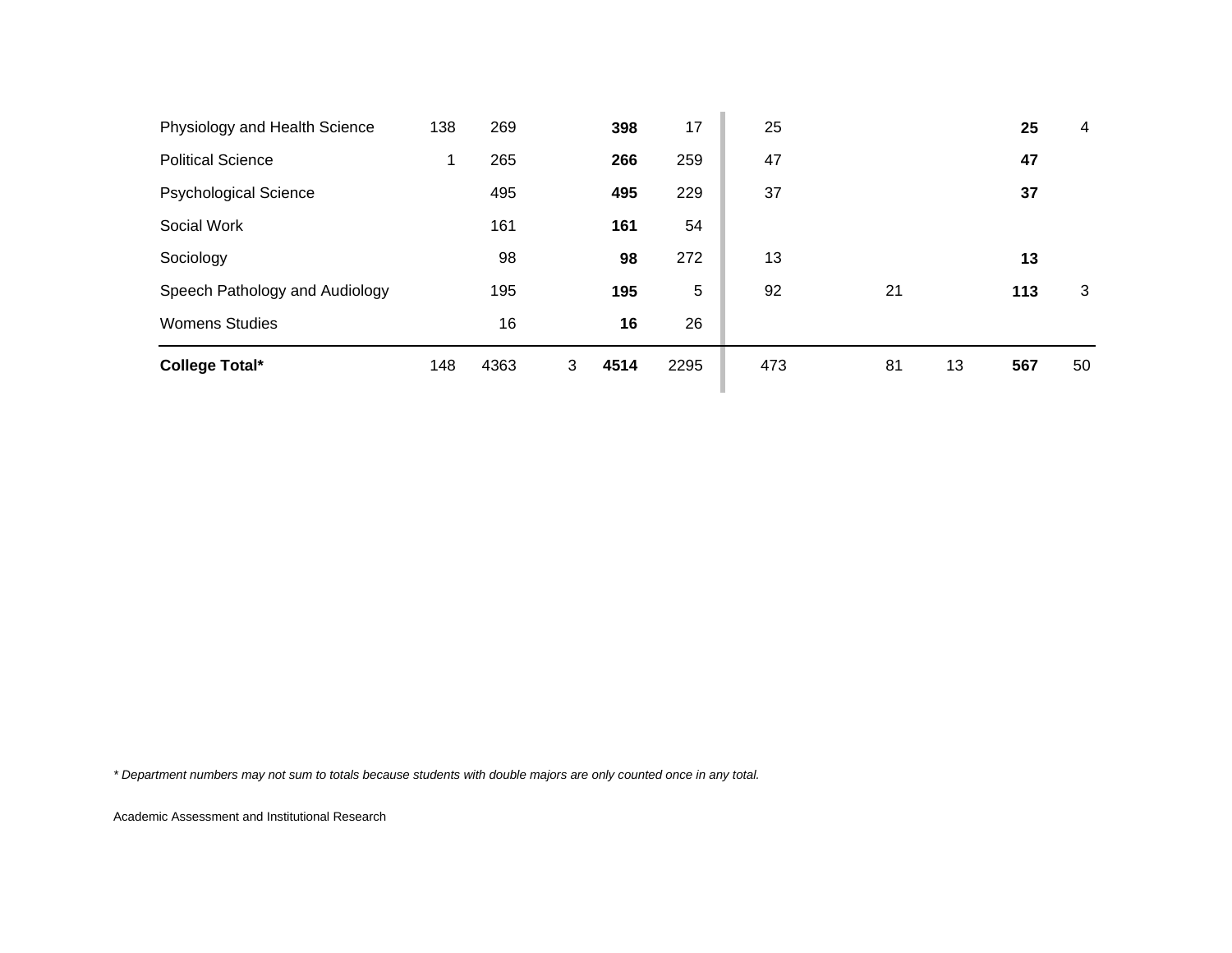### **No Specific College**

| <b>Department Name</b>    | Assoc. | Bac. | Cert. UG Total* | Minor | Mstr. | Spec. | Doc. | Cert. | <b>GR Total*</b> | Lic. |
|---------------------------|--------|------|-----------------|-------|-------|-------|------|-------|------------------|------|
| Interdepartmental Majors  | 605    | 726  | 1219            | 282   |       |       |      | 10    | 10               |      |
| Undecided / No Department |        | 778  | 778             |       |       |       |      |       |                  |      |
| <b>College Total*</b>     | 605    | 1504 | 2109            | 282   |       |       |      | 10    | 10               |      |

*\* Department numbers may not sum to totals because students with double majors are only counted once in any total.*